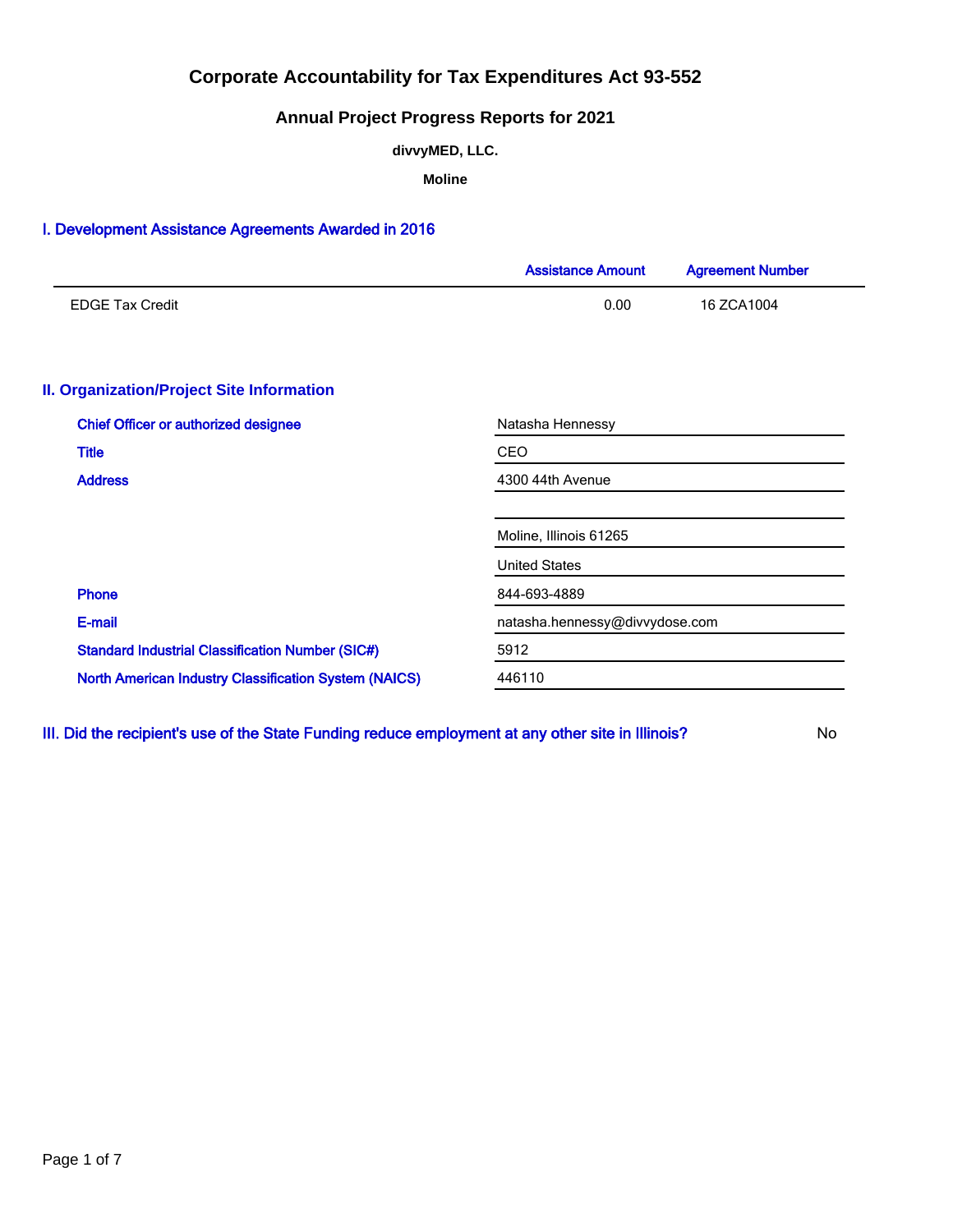## **Annual Project Progress Reports for 2021**

**divvyMED, LLC.**

**Moline**

## **IV. Job Creation and Retention Data**

| <b>Program Type</b>      | <b>EDGE Tax Credit</b> |
|--------------------------|------------------------|
| <b>Agreement Number</b>  | 16 ZCA1004             |
| <b>Assistance Amount</b> | 0.00                   |

|                  | <b>Report Header Definitions</b>         |
|------------------|------------------------------------------|
| Wages            | Average Annual Salary by Classifications |
| <b>Full-Time</b> | l Permanent Full-Time                    |
| +/-              | Gain or (Loss)                           |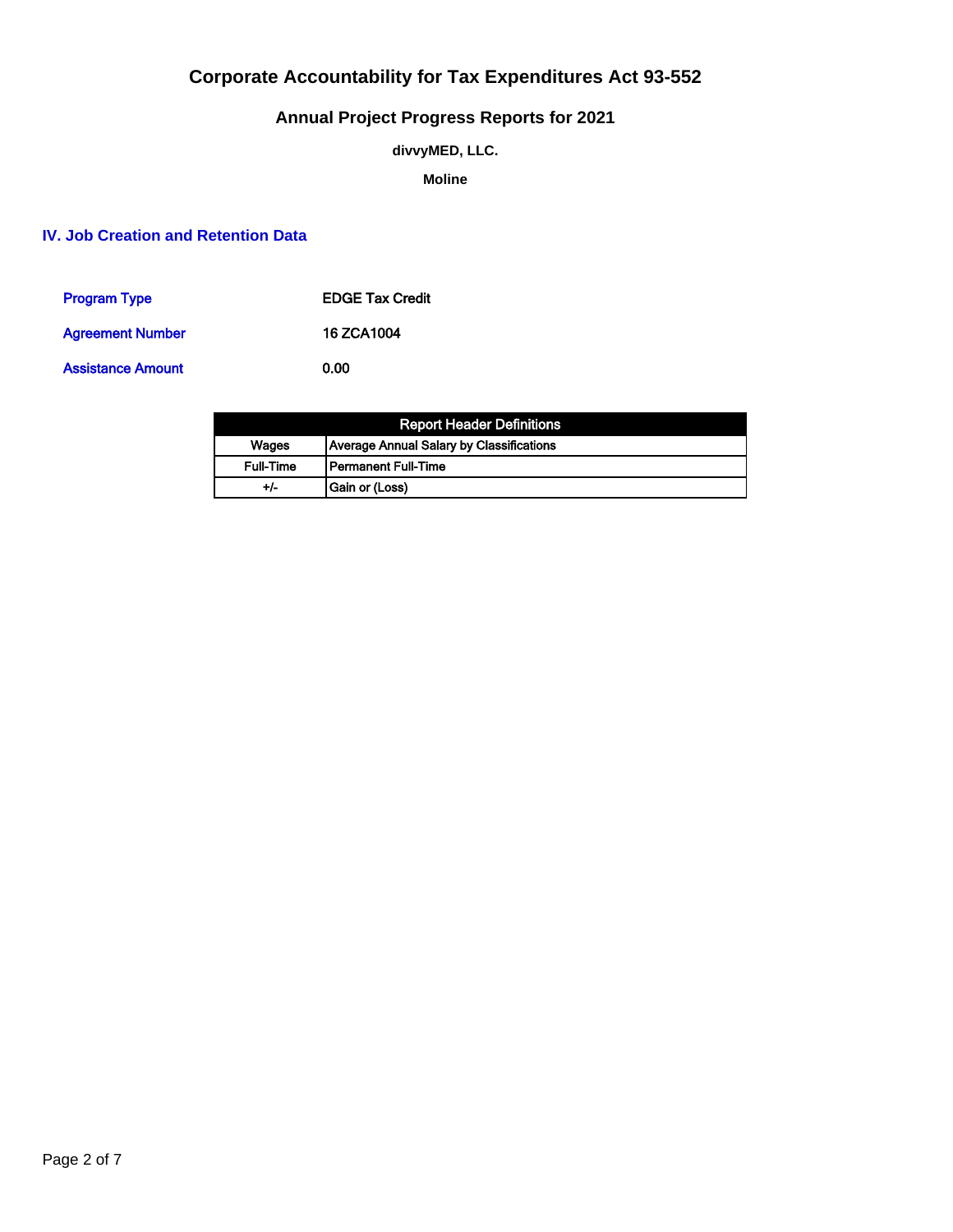## **Annual Project Progress Reports for 2021**

### **divvyMED, LLC.**

**Moline**

### **Number of Employees At the Time of Application**

| <b>Job Classification</b> | <b>Avg Annual Salary</b> | <b>Positions</b> | <b>Full-Time</b>    | <b>Part-Time</b> | <b>Temporary</b> |
|---------------------------|--------------------------|------------------|---------------------|------------------|------------------|
| 11-1011                   | 0.00                     | 0                | $\mathsf{O}\xspace$ | $\pmb{0}$        | $\pmb{0}$        |
| 29-1051                   | 0.00                     | 0                | $\mathsf{O}\xspace$ | $\mathbf 0$      | $\pmb{0}$        |
| 29-2052                   | 0.00                     | $\mathbf 0$      | $\mathsf{O}\xspace$ | $\mathbf 0$      | $\mathbf 0$      |
| 43-4051                   | 0.00                     | 0                | $\mathsf{O}\xspace$ | $\pmb{0}$        | $\pmb{0}$        |
| 43-3021                   | 27394.00                 | 19               | 15                  | $\overline{4}$   | $\pmb{0}$        |
| 41-1011                   | 26707.00                 | 3                | 3                   | $\pmb{0}$        | $\mathbf 0$      |
| 11-1000                   | 30992.00                 | $\overline{2}$   | $\overline{2}$      | $\pmb{0}$        | $\pmb{0}$        |
| 43-5070                   | 40456.00                 | 11               | 11                  | $\pmb{0}$        | $\mathbf 0$      |
| 11-1021                   | 118664.00                | 6                | 5                   | $\mathbf{1}$     | $\pmb{0}$        |
| 15-1252                   | 0.00                     | 0                | $\mathsf{O}\xspace$ | $\pmb{0}$        | $\mathbf 0$      |
| 15-2031                   | 0.00                     | 0                | $\mathsf{O}\xspace$ | $\pmb{0}$        | $\mathsf 0$      |
| 13-1070                   | 0.00                     | 0                | $\mathsf{O}\xspace$ | $\mathbf 0$      | $\mathbf 0$      |
| 13-2050                   | 0.00                     | 0                | $\mathsf{O}\xspace$ | $\pmb{0}$        | $\pmb{0}$        |
| 13-1022                   | 0.00                     | 0                | $\mathsf{O}\xspace$ | $\pmb{0}$        | $\pmb{0}$        |
| 13-3060                   | 0.00                     | 0                | $\mathsf{O}\xspace$ | $\pmb{0}$        | $\mathbf 0$      |
| 11-3031                   | 0.00                     | 0                | $\mathbf 0$         | $\mathbf 0$      | $\mathbf 0$      |
| 11-3121                   | 0.00                     | 0                | $\mathbf 0$         | $\pmb{0}$        | $\pmb{0}$        |
| 43-3031                   | 0.00                     | 0                | $\mathsf{O}\xspace$ | $\pmb{0}$        | $\pmb{0}$        |
| 15-1150                   | 0.00                     | 0                | $\mathbf 0$         | $\pmb{0}$        | $\pmb{0}$        |
| <b>Totals:</b>            |                          | 41               | 36                  | $5\phantom{a}$   | $\mathbf 0$      |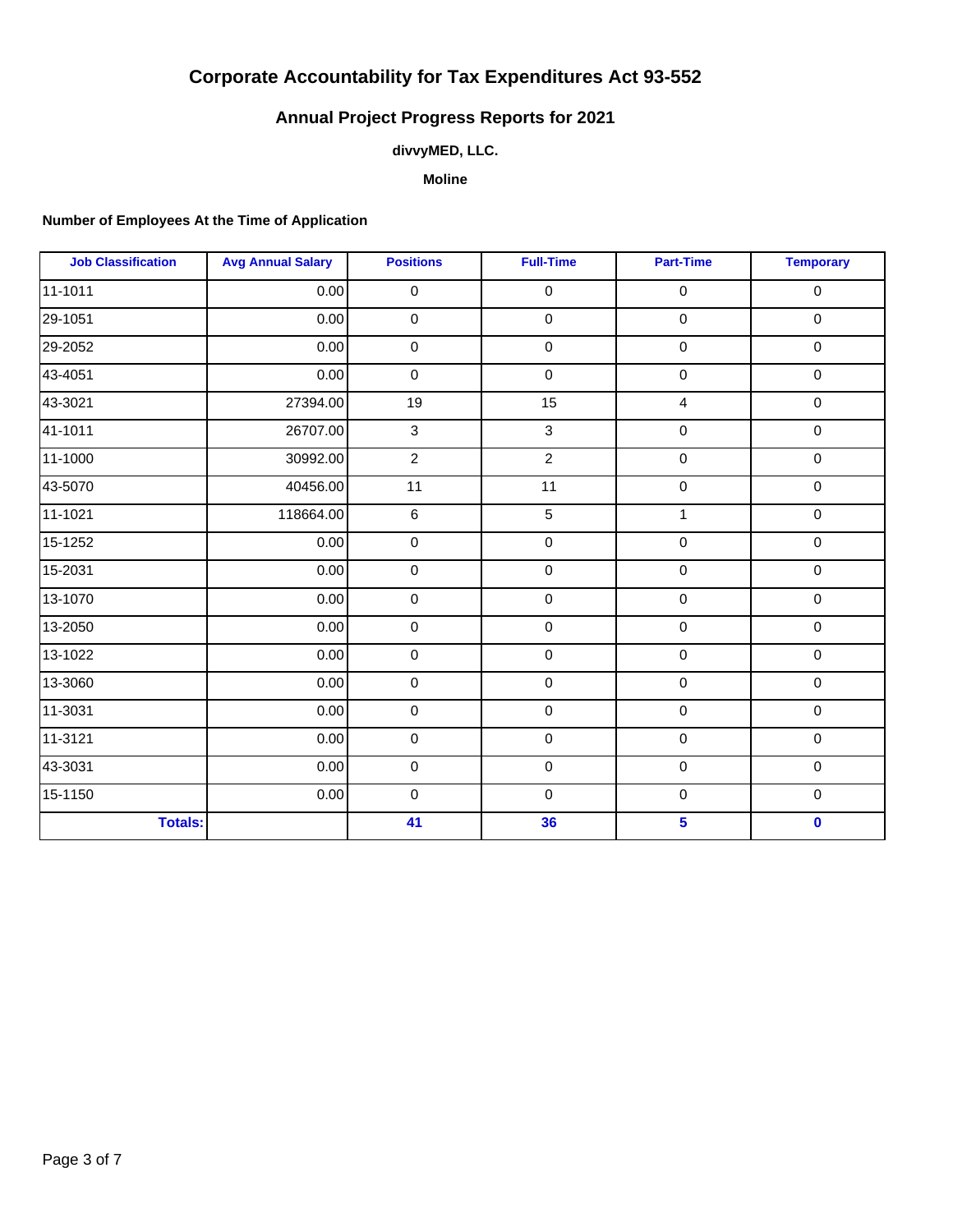## **Annual Project Progress Reports for 2021**

## **divvyMED, LLC.**

#### **Moline**

### **Number of Employees As of the Date of the Report (12/31/2021)**

| <b>Job Classification</b> | <b>Avg Annual Salary</b> | <b>Positions</b> | <b>Full-Time</b> | $+/-$          | <b>Part-Time</b> | $+/-$          | <b>Temporary</b> | $+/-$       |
|---------------------------|--------------------------|------------------|------------------|----------------|------------------|----------------|------------------|-------------|
| 11-1011                   | 222000.00                | 5                | $\overline{4}$   | $\overline{4}$ | $\mathbf{1}$     | $\mathbf{1}$   | $\mathbf 0$      | $\mathbf 0$ |
| 29-1051                   | 121177.00                | 17               | 15               | 15             | $\overline{c}$   | $\overline{2}$ | $\mathbf 0$      | $\Omega$    |
| 29-2052                   | 36073.00                 | 215              | 148              | 148            | 67               | 67             | $\mathbf 0$      | $\mathbf 0$ |
| 43-4051                   | 36550.00                 | 64               | 64               | 64             | $\pmb{0}$        | $\mathbf 0$    | $\mathbf 0$      | $\mathbf 0$ |
| 43-3021                   | 36231.00                 | 26               | 25               | 10             | $\mathbf{1}$     | $-3$           | $\mathbf 0$      | $\mathbf 0$ |
| 41-1011                   | 38525.00                 | 89               | 89               | 86             | $\mathbf 0$      | $\Omega$       | $\mathbf 0$      | $\Omega$    |
| 11-1000                   | 152472.00                | 18               | 17               | 15             | 1                | $\mathbf{1}$   | $\mathbf 0$      | $\mathbf 0$ |
| 43-5070                   | 37240.00                 | 10               | 10 <sup>1</sup>  | $-1$           | $\mathbf 0$      | $\Omega$       | 0                | $\Omega$    |
| 11-1021                   | 66685.00                 | 46               | 46               | 41             | $\mathbf 0$      | $-1$           | $\mathbf 0$      | $\mathbf 0$ |
| 15-1252                   | 126065.00                | 65               | 65               | 65             | $\mathbf 0$      | $\mathbf 0$    | $\mathbf 0$      | $\mathbf 0$ |
| 15-2031                   | 67943.00                 | $\overline{7}$   | $\overline{7}$   | $\overline{7}$ | $\pmb{0}$        | $\Omega$       | $\mathbf 0$      | $\Omega$    |
| 13-1070                   | 67409.00                 | 11               | 11               | 11             | $\mathbf 0$      | $\Omega$       | $\mathbf 0$      | $\Omega$    |
| 13-2050                   | 107800.00                | 5                | 5                | 5              | $\mathbf 0$      | $\mathbf 0$    | $\mathbf 0$      | $\mathbf 0$ |
| 13-1022                   | 37440.00                 | $\mathbf{1}$     | $\mathbf{1}$     | $\mathbf{1}$   | $\pmb{0}$        | $\Omega$       | $\mathbf 0$      | $\mathbf 0$ |
| 13-3060                   | 65000.00                 | $\mathbf{1}$     | $\mathbf{1}$     | $\mathbf{1}$   | $\mathbf 0$      | $\Omega$       | $\mathbf 0$      | $\Omega$    |
| 11-3031                   | 65000.00                 | $\mathbf{1}$     | $\mathbf{1}$     | $\mathbf{1}$   | $\mathbf 0$      | 0              | $\mathbf 0$      | $\mathbf 0$ |
| 11-3121                   | 87500.00                 | $\overline{2}$   | $\overline{2}$   | $\overline{2}$ | $\pmb{0}$        | $\mathbf 0$    | $\mathbf 0$      | $\mathbf 0$ |
| 43-3031                   | 67000.00                 | $\mathbf{1}$     | $\mathbf{1}$     | $\mathbf{1}$   | $\mathbf 0$      | $\Omega$       | $\mathbf 0$      | $\mathbf 0$ |
| 15-1150                   | 43530.00                 | $\overline{4}$   | $\overline{4}$   | $\overline{4}$ | $\mathbf 0$      | $\Omega$       | $\mathbf 0$      | $\Omega$    |
| Totals:                   |                          | 588              | 516              | 480            | 72               | 67             | $\mathbf 0$      | $\mathbf 0$ |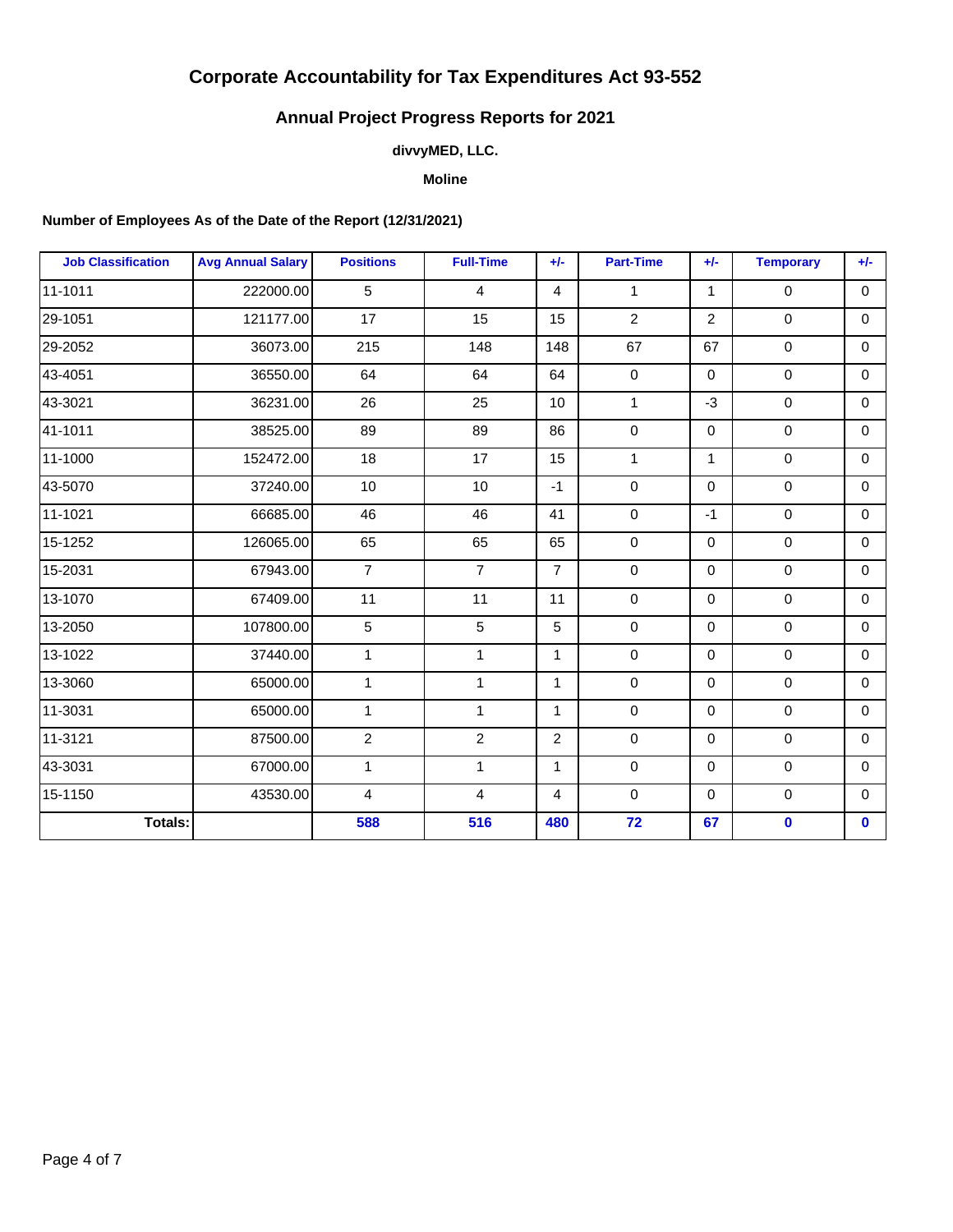## **Annual Project Progress Reports for 2021**

#### **divvyMED, LLC.**

#### **Moline**

#### **Number of Jobs Stated in the Agreement that would be Created at the Site as a Result of Assistance**

| <b>Job Classification</b> | <b>Avg Annual Salary</b> | <b>Positions</b> | <b>Full-Time</b> | <b>Part-Time</b> | <b>Temporary</b> |
|---------------------------|--------------------------|------------------|------------------|------------------|------------------|
| 11-1011                   | 140000.00                |                  |                  | $\Omega$         | $\Omega$         |
| 29-1051                   | 118560.00                | 13               | 13               | $\Omega$         | $\Omega$         |
| 29-2052                   | 31200.00                 | 35               | 35               | $\Omega$         | $\Omega$         |
| 43-4051                   | 24960.00                 | 9                | 9                | $\Omega$         | $\Omega$         |
| 29-2071                   | 35360.00                 | 6                | 6                | $\Omega$         | $\Omega$         |
| 43-3021                   | 27040.00                 | 4                | 4                | $\Omega$         | $\Omega$         |
| 41-1011                   | 49920.00                 | 4                | 4                | $\Omega$         | $\Omega$         |
| 13-1199                   | 64480.00                 | 3                | 3                | $\Omega$         | $\Omega$         |
| <b>Totals:</b>            |                          | 75               | 75               | n                | 0                |

#### **Number of Jobs Stated in the Agreement that would be Retained at the Site as a Result of Assistance**

| <b>Job Classification</b> | <b>Avg Annual Salary</b> | <b>Positions</b> | <b>Full-Time</b> | <b>Part-Time</b> | <b>Temporary</b> |
|---------------------------|--------------------------|------------------|------------------|------------------|------------------|
| <b>INONE</b>              | 0.00 l                   |                  |                  |                  |                  |
| Totals: I                 |                          |                  |                  |                  |                  |

#### **Number of Full-Time Permanent Employees Anticipated To Be Hired at this Site on 12/31/2021**

| <b>Job Classification</b> | Anticipated Starting Dates Number of Positions to be<br><b>Hired in this Category</b> | <b>Average Annual Wage per</b><br><b>New Employee</b> | <b>Total New Payroll to be</b><br><b>Created</b> |
|---------------------------|---------------------------------------------------------------------------------------|-------------------------------------------------------|--------------------------------------------------|
| <b>INONE</b>              |                                                                                       | \$0.00                                                | \$0.00]                                          |
| <b>Totals:</b>            |                                                                                       |                                                       | \$0.00                                           |

#### Job Creation Data Explanatory Notes

If the change (gain/loss) in the number of full-time permanent employees as of the date of the report plus the number of full-time permanent employees anticipated to be hired after date of the report does not equal the number of full-time permanent employees stated in the Agreement that would be created at the site as a result of the assistance, then please explain why not: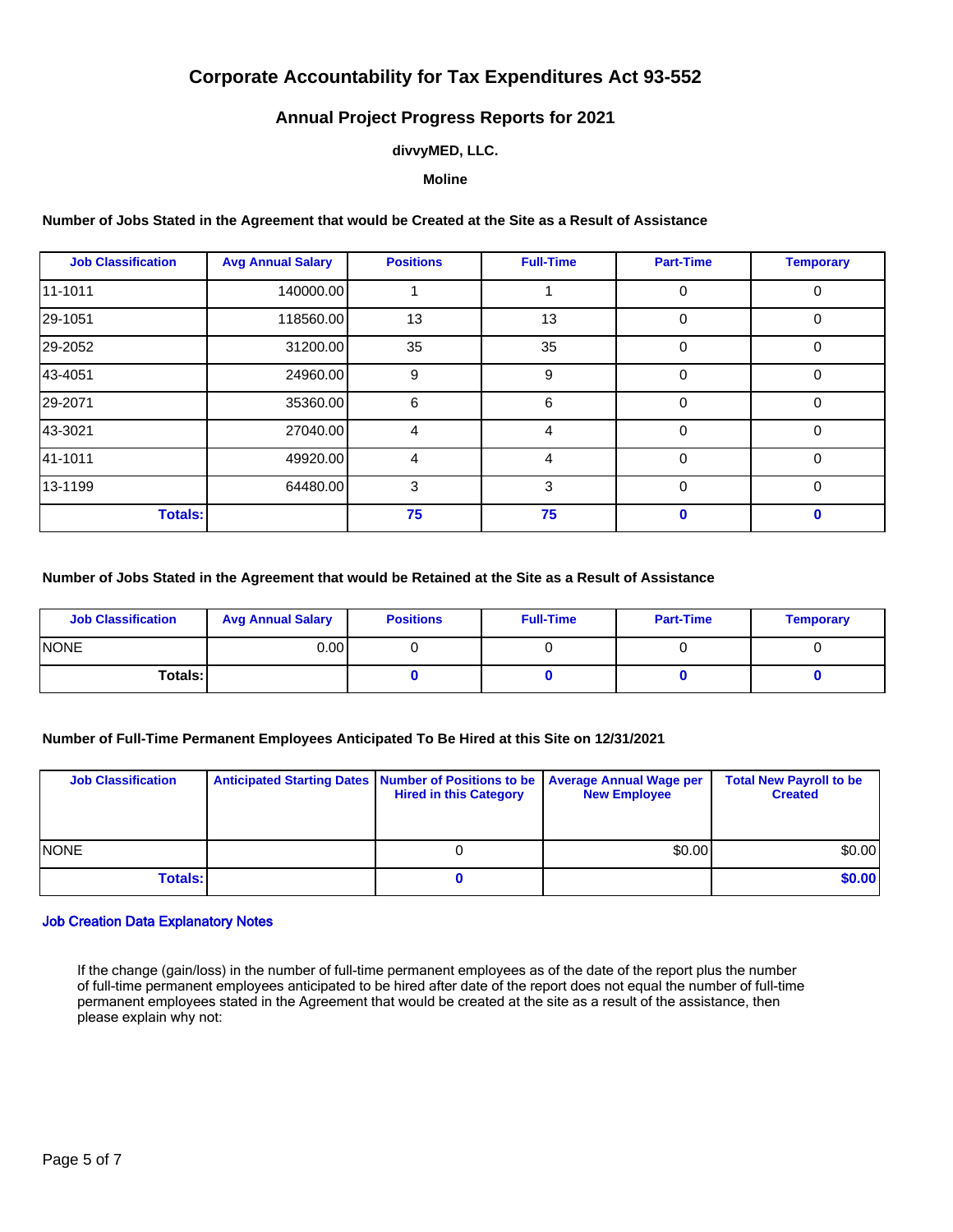## **Annual Project Progress Reports for 2021**

### **divvyMED, LLC.**

**Moline**

The company employs more employees than required by the agreement.